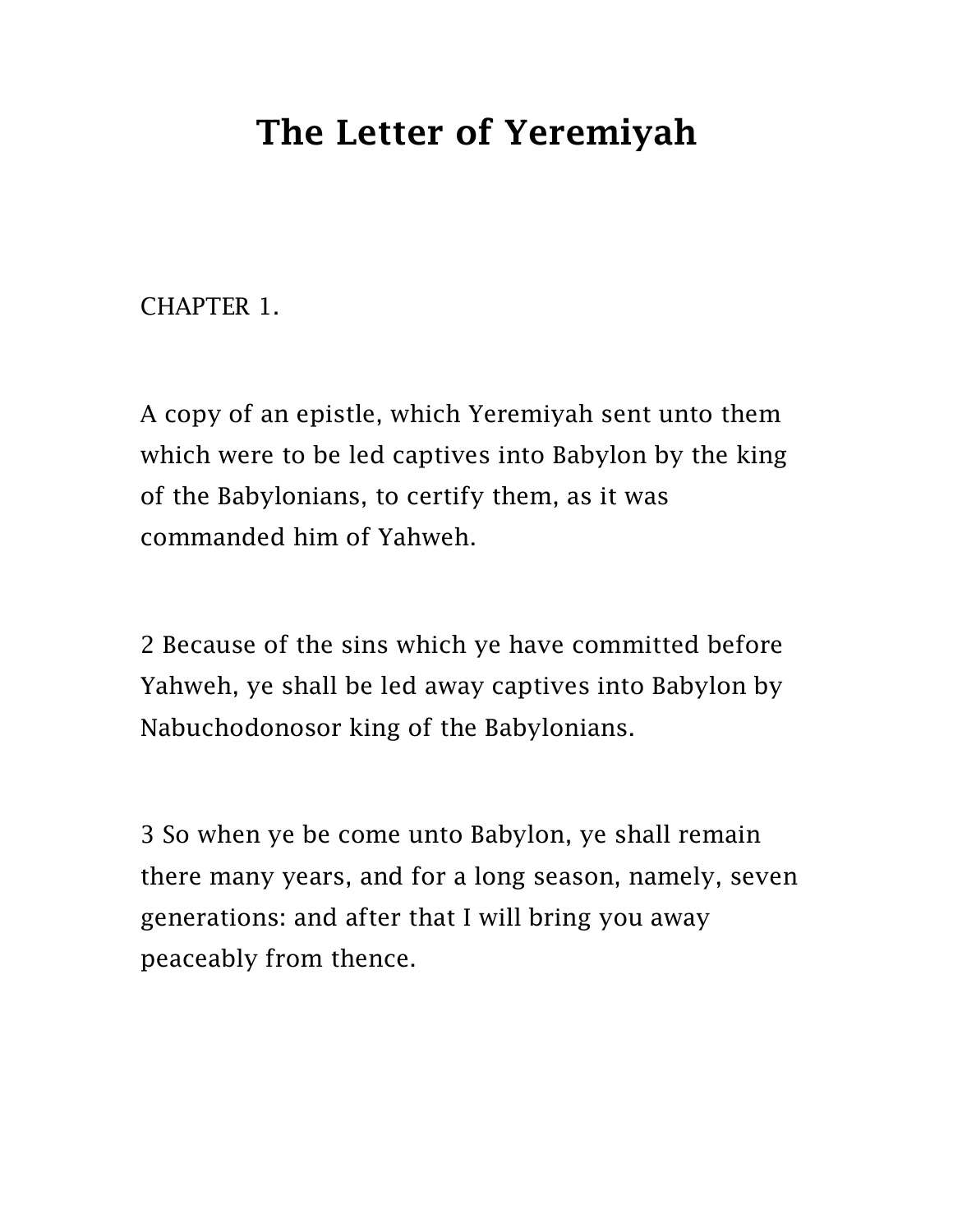4 Now shall ye see in Babylon Elohim of silver, and of gold, and of wood, borne upon shoulders, which cause the nations to fear.

5 Beware therefore that ye in no wise be like to strangers, neither be ye and of them, when ye see the multitude before them and behind them, worshipping them.

6 But say ye in your hearts, O Adonai, we must worship thee.

7 For mine angel is with you, and I myself caring for your souls.

8 As for their tongue, it is polished by the workman, and they themselves are gilded and laid over with silver; yet are they but false, and cannot speak.

9 And taking gold, as it were for a virgin that loveth to go gay, they make crowns for the heads of their Elohim.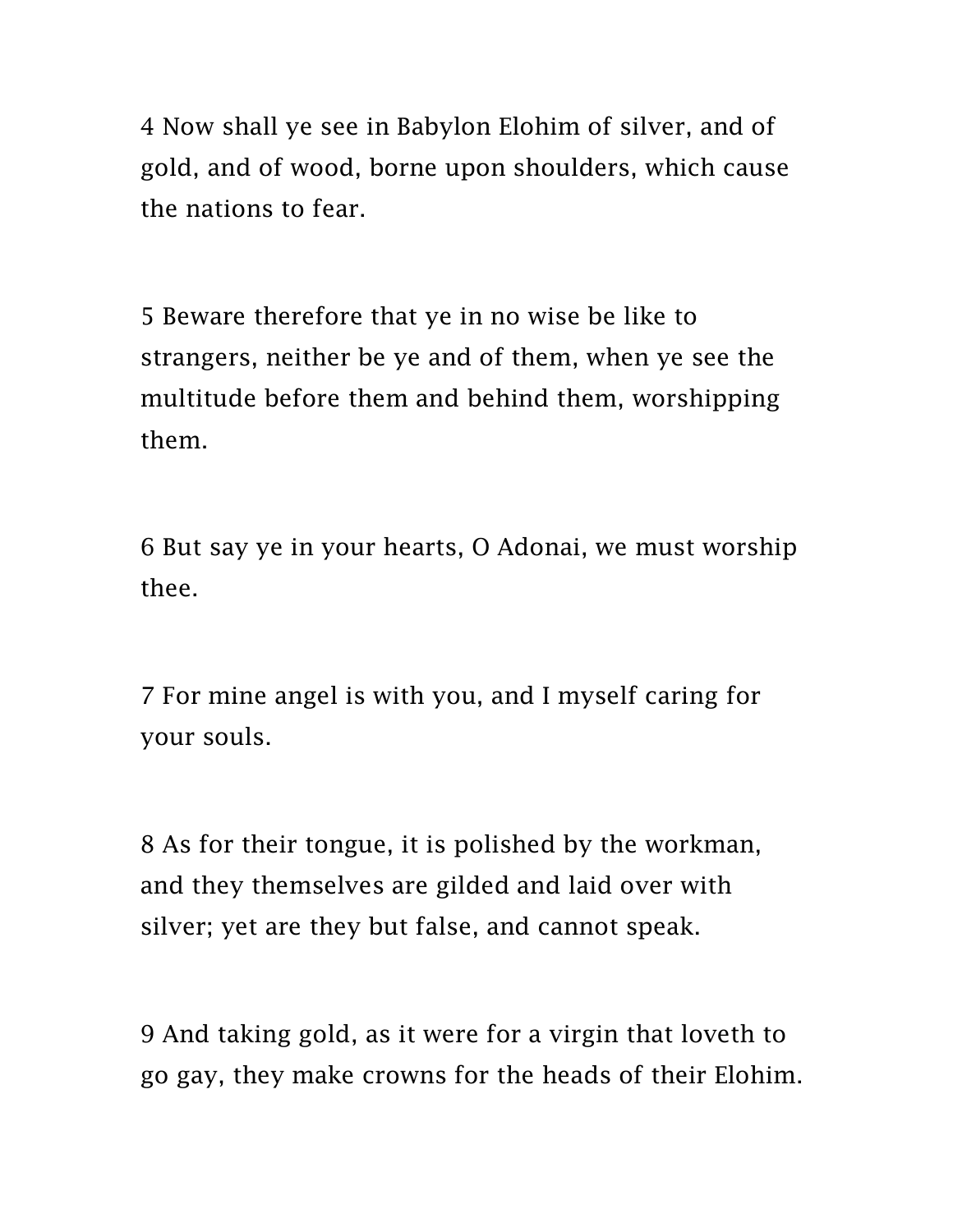10 Sometimes also the priests convey from their Elohim gold and silver, and bestow it upon themselves.

11 Yea, they will give thereof to the common harlots, and deck them as men with garments, being Elohim of silver, and Elohim of gold, and wood.

12 Yet cannot these Elohim save themselves from rust and moth, though they be covered with purple raiment.

13 They wipe their faces because of the dust of the temple, when there is much upon them.

14 And he that cannot put to death one that offendeth him holdeth a sceptre, as though he were a judge of the country.

15 He hath also in his right hand a dagger and an ax: but cannot deliver himself from war and thieves.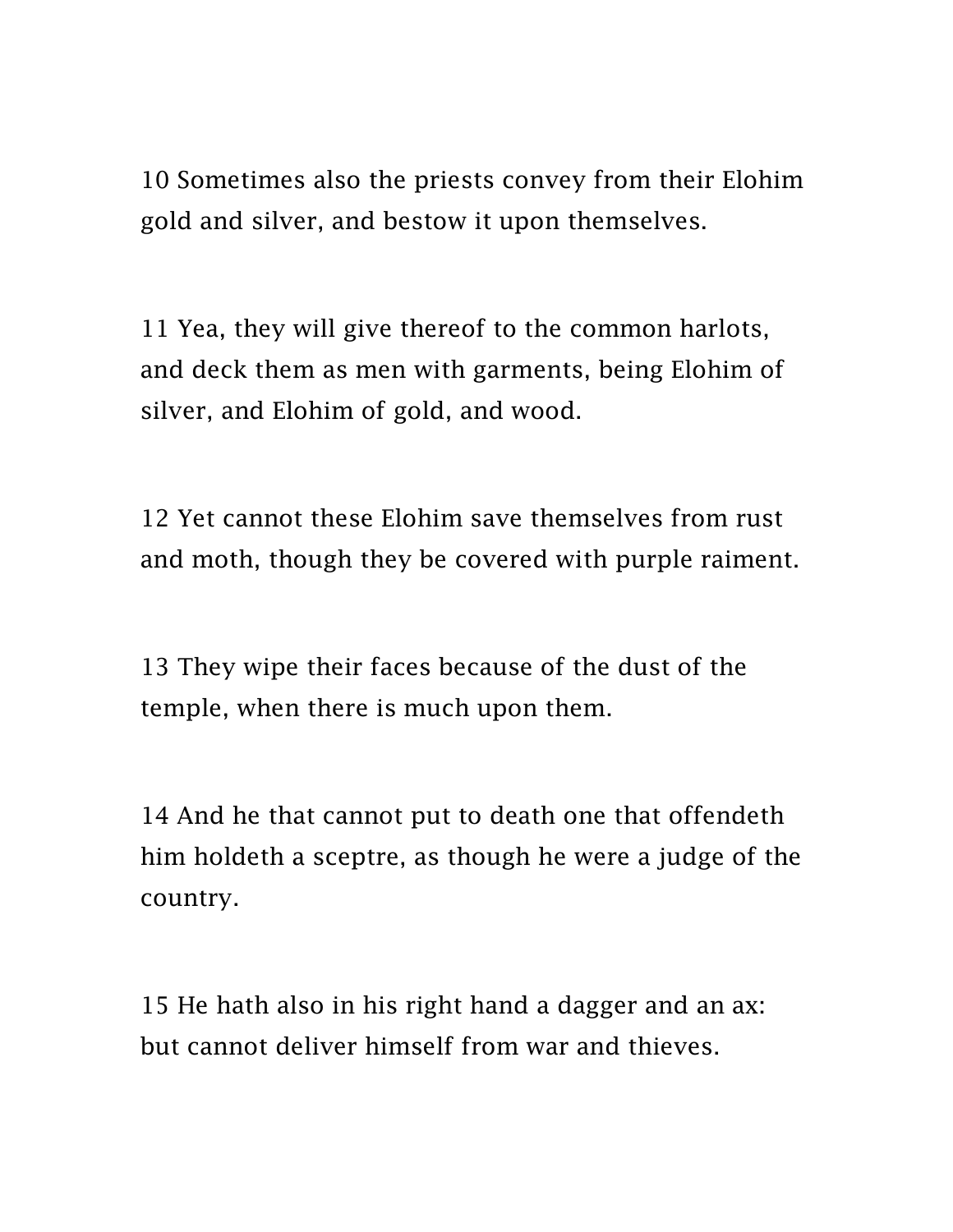16 Whereby they are known not to be gods: therefore fear them not.

17 For like as a vessel that a man useth is nothing worth when it is broken; even so it is with their Elohim: when they be set up in the temple, their eyes be full of dust through the feet of them that come in.

18 And as the doors are made sure on every side upon him that offendeth the king, as being committed to suffer death: even so the priests make fast their temples with doors, with locks, and bars, lest their Elohim be spoiled with robbers.

19 They light them candles, yea, more than for themselves, whereof they cannot see one.

20 They are as one of the beams of the temple, yet they say their hearts are gnawed upon by things creeping out of the earth; and when they eat them and their clothes, they feel it not.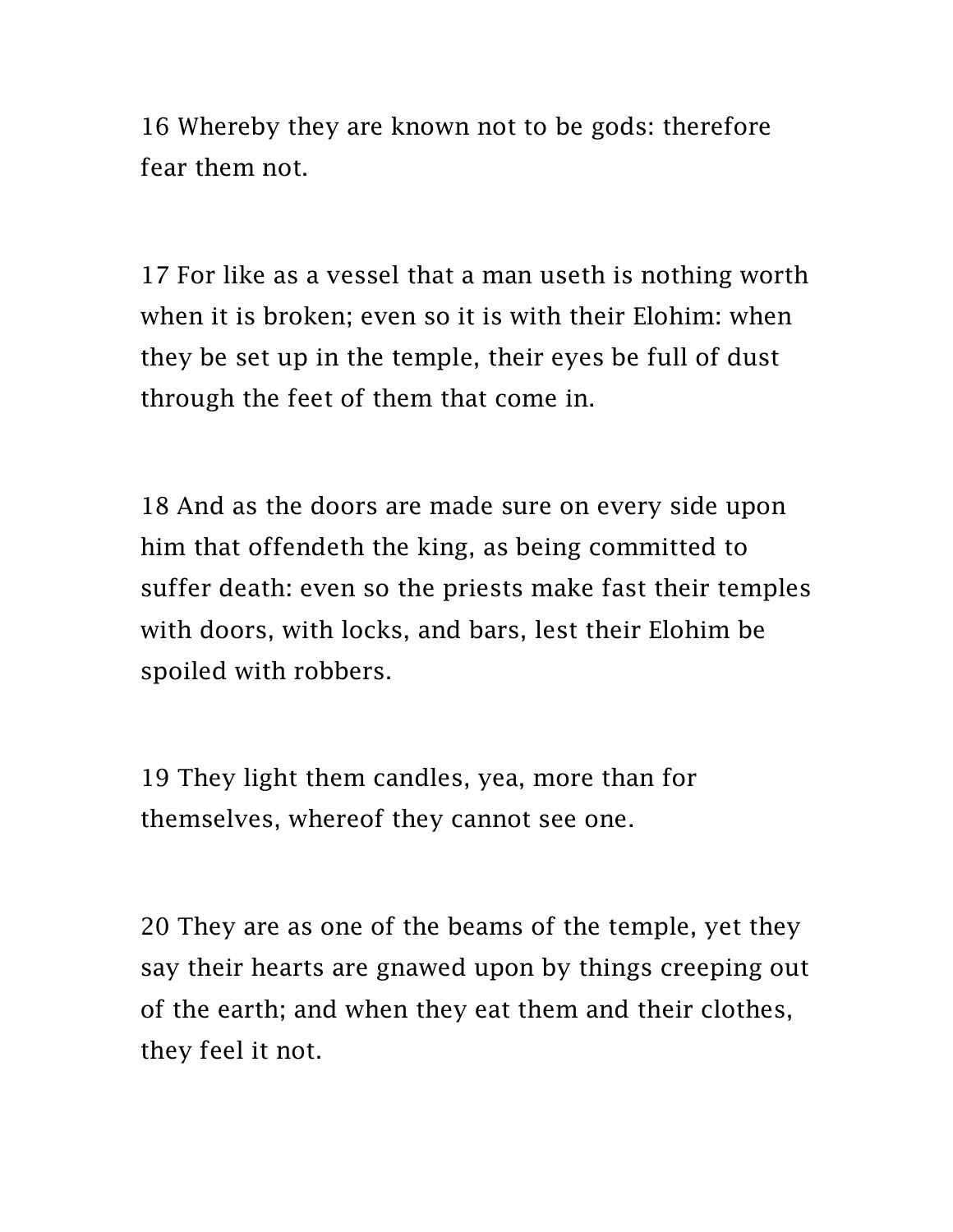21 Their faces are blacked through the smoke that cometh out of the temple.

22 Upon their bodies and heads sit bats, swallows, and birds, and the cats also.

23 By this ye may know that they are no gods: therefore fear them not.

24 Notwithstanding the gold that is about them to make them beautiful, except they wipe off the rust, they will not shine: for neither when they were molten did they feel it.

25 The things wherein there is no breath are bought for a most high price.

26 They are borne upon shoulders, having no feet whereby they declare unto men that they be nothing worth.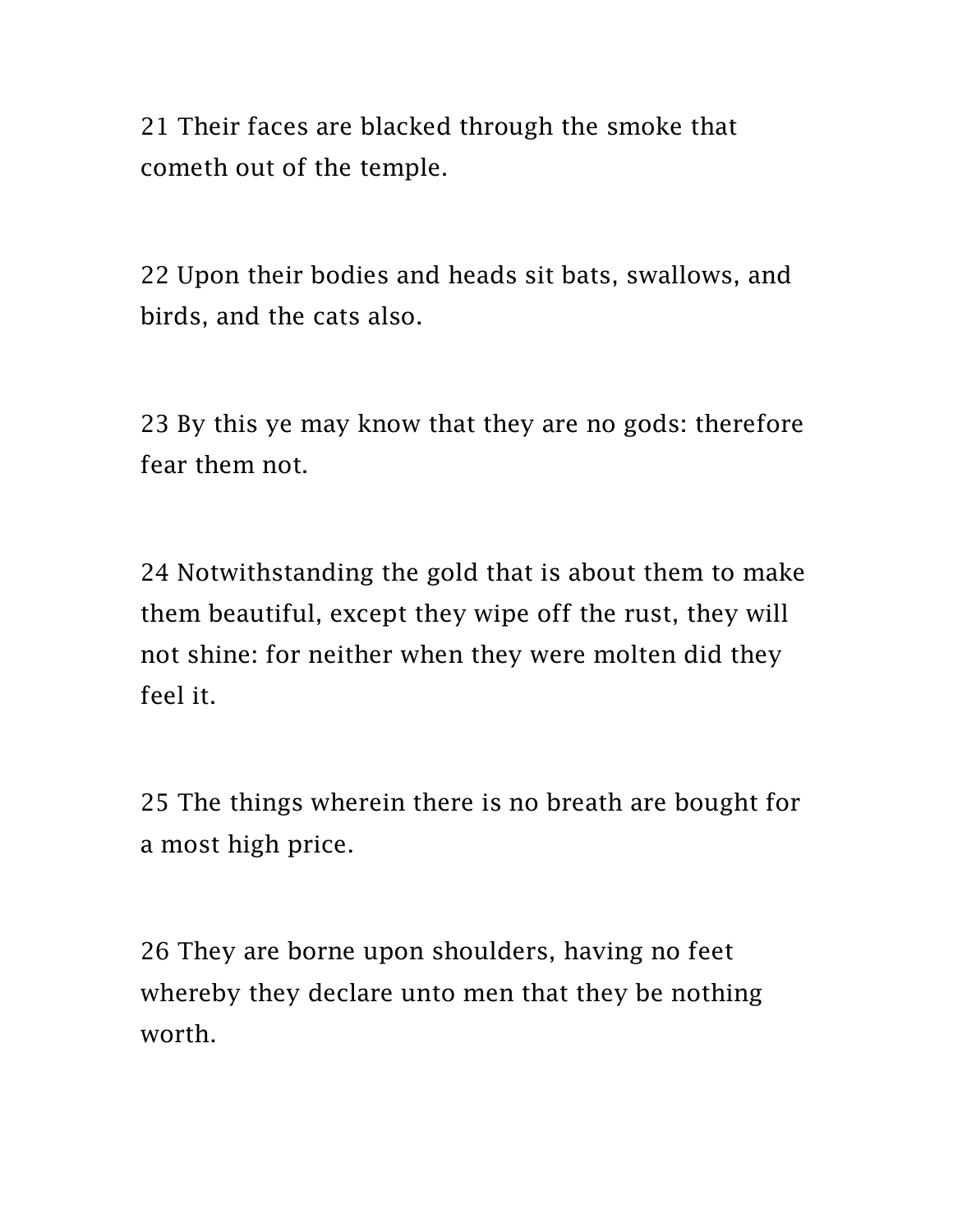27 They also that serve them are ashamed: for if they fall to the ground at any time, they cannot rise up again of themselves: neither, if one set them upright, can they move of themselves: neither, if they be bowed down, can they make themselves straight: but they set gifts before them as unto dead men.

28 As for the things that are sacrificed unto them, their priests sell and abuse; in like manner their wives lay up part thereof in salt; but unto the poor and impotent they give nothing of it.

29 Menstruous women and women in childbed eat their sacrifices: by these things ye may know that they are no gods: fear them not.

30 For how can they be called gods? because women set meat before the Elohim of silver, gold, and wood.

31 And the priests sit in their temples, having their clothes rent, and their heads and beards shaven, and nothing upon their heads.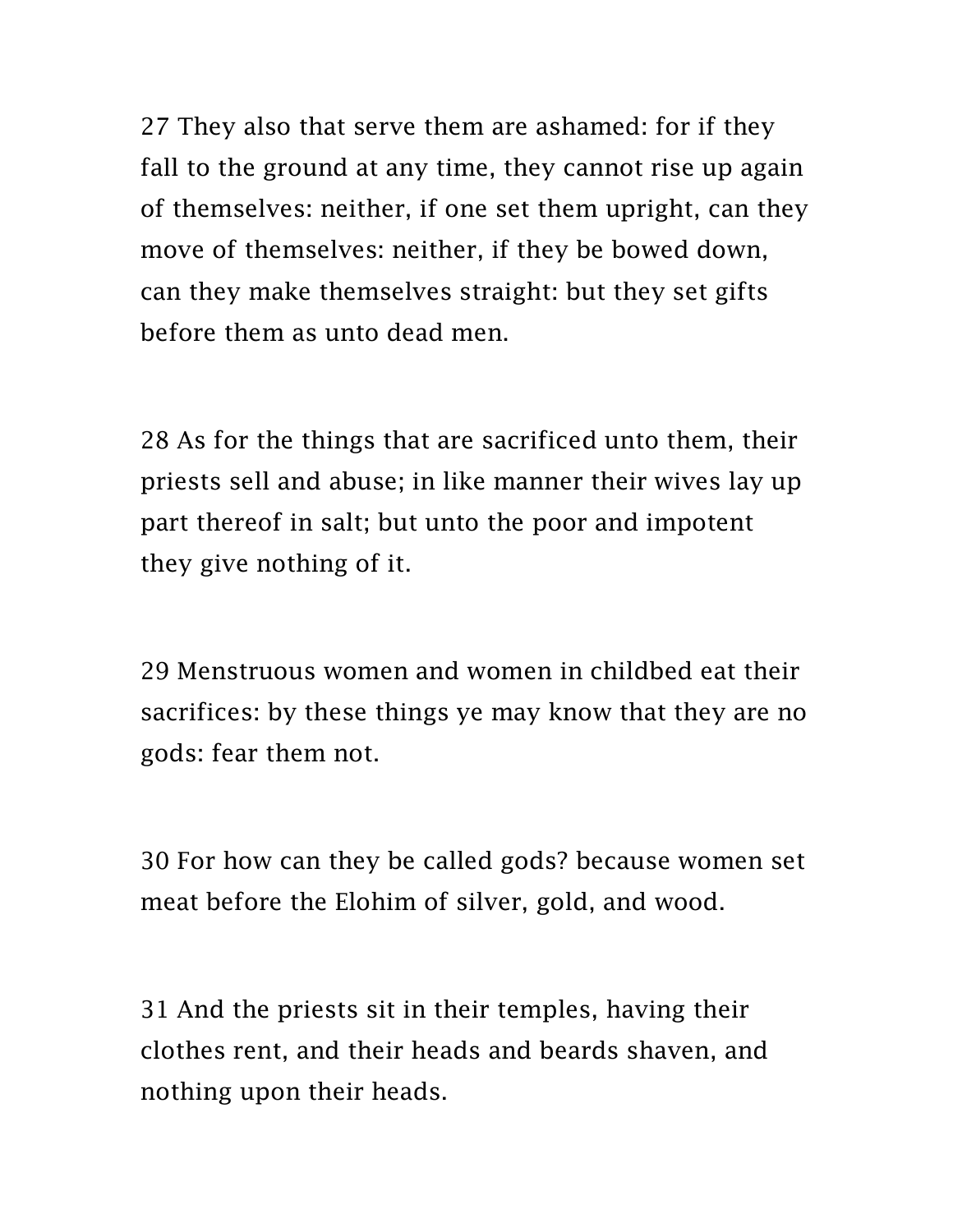32 They roar and cry before their Elohim, as men do at the feast when one is dead.

33 The priests also take off their garments, and clothe their wives and children.

34 Whether it be evil that one doeth unto them, or good, they are not able to recompense it: they can neither set up a king, nor put him down.

35 In like manner, they can neither give riches nor money: though a man make a vow unto them, and keep it not, they will not require it.

36 They can save no man from death, neither deliver the weak from the mighty.

37 They cannot restore a blind man to his sight, nor help any man in his distress.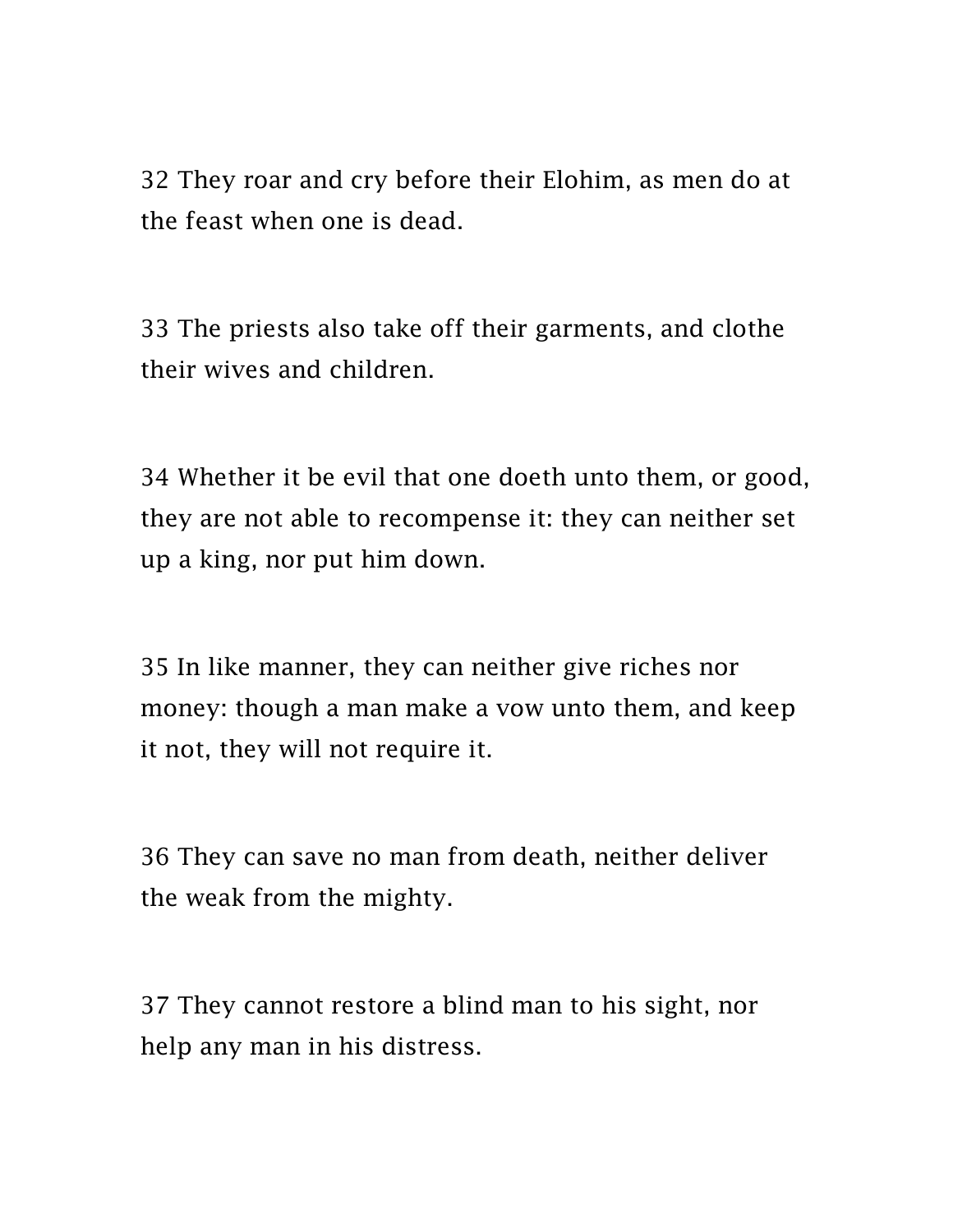38 They can shew no mercy to the widow, nor do good to the fatherless.

39 Their Elohim of wood, and which are overlaid with gold and silver, are like the stones that be hewn out of the mountain: they that worship them shall be confounded.

40 How should a man then think and say that they are gods, when even the Chaldeans themselves dishonour them?

41 Who if they shall see one dumb that cannot speak, they bring him, and intreat Bel that he may speak, as though he were able to understand.

42 Yet they cannot understand this themselves, and leave them: for they have no knowledge.

43 The women also with cords about them, sitting in the ways, burn bran for perfume: but if any of them, drawn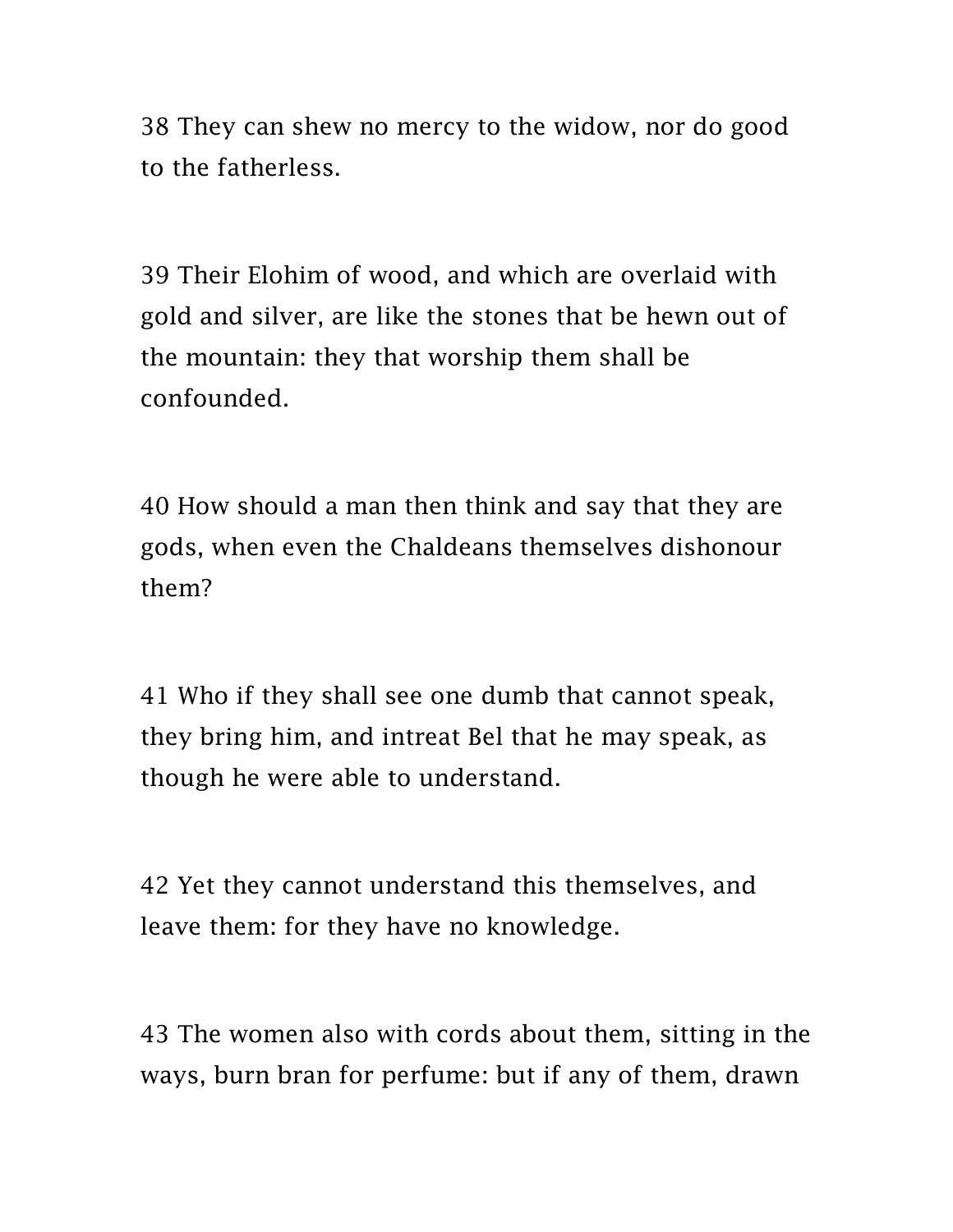by some that passeth by, lie with him, she reproacheth her fellow, that she was not thought as worthy as herself, nor her cord broken.

44 Whatsoever is done among them is false: how may it then be thought or said that they are gods?

45 They are made of carpenters and goldsmiths: they can be nothing else than the workmen will have them to be.

46 And they themselves that made them can never continue long; how should then the things that are made of them be gods?

47 For they left lies and reproaches to them that come after.

48 For when there cometh any war or plague upon them, the priests consult with themselves, where they may be hidden with them.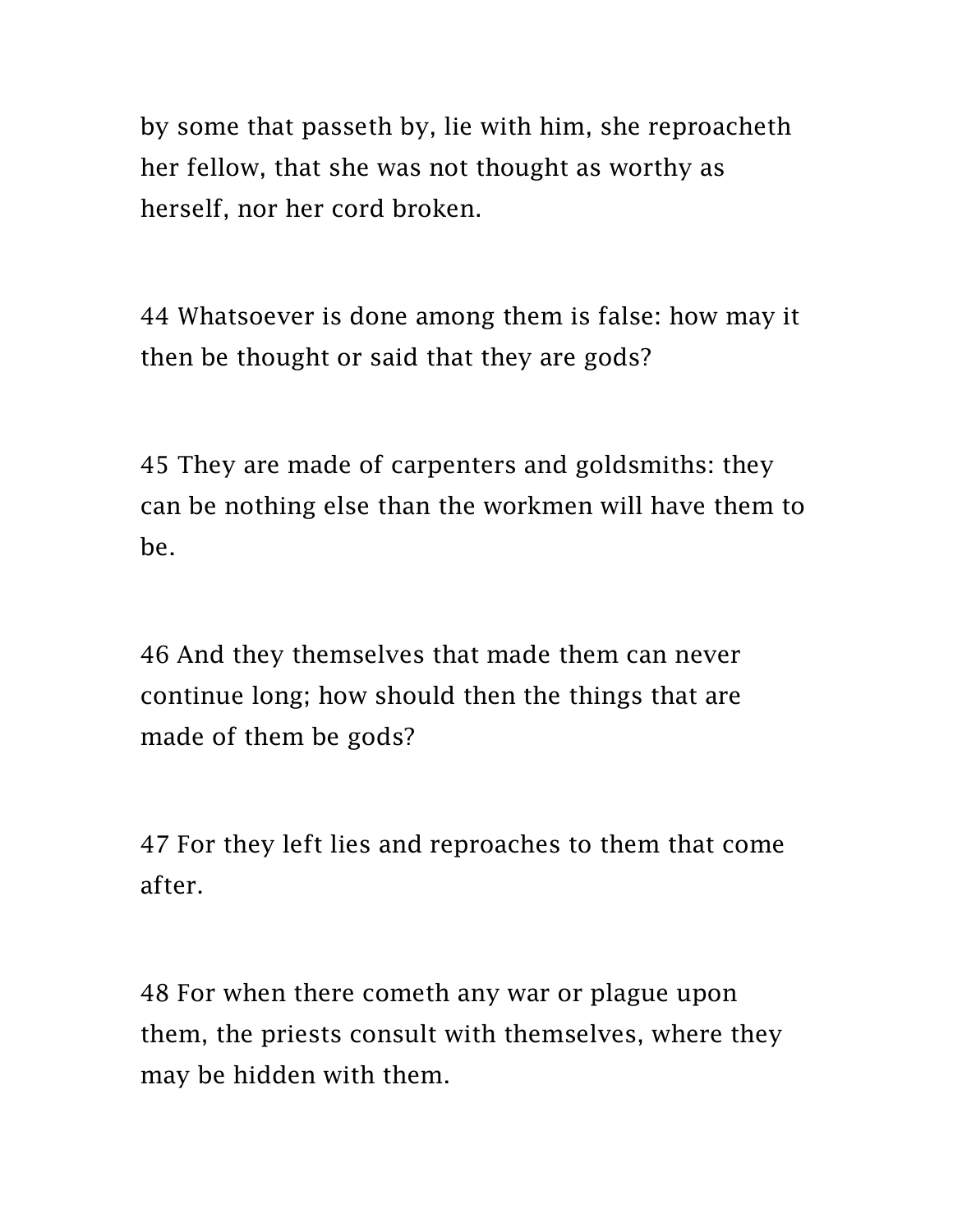49 How then cannot men perceive that they be no gods, which can neither save themselves from war, nor from plague?

50 For seeing they be but of wood, and overlaid with silver and gold, it shall be known hereafter that they are false:

51 And it shall manifestly appear to all nations and kings that they are no gods, but the works of men's hands, and that there is no work of Yahweh in them.

52 Who then may not know that they are no gods?

53 For neither can they set up a king in the land, nor give rain unto men.

54 Neither can they judge their own cause, nor redress a wrong, being unable: for they are as crows between heaven and earth.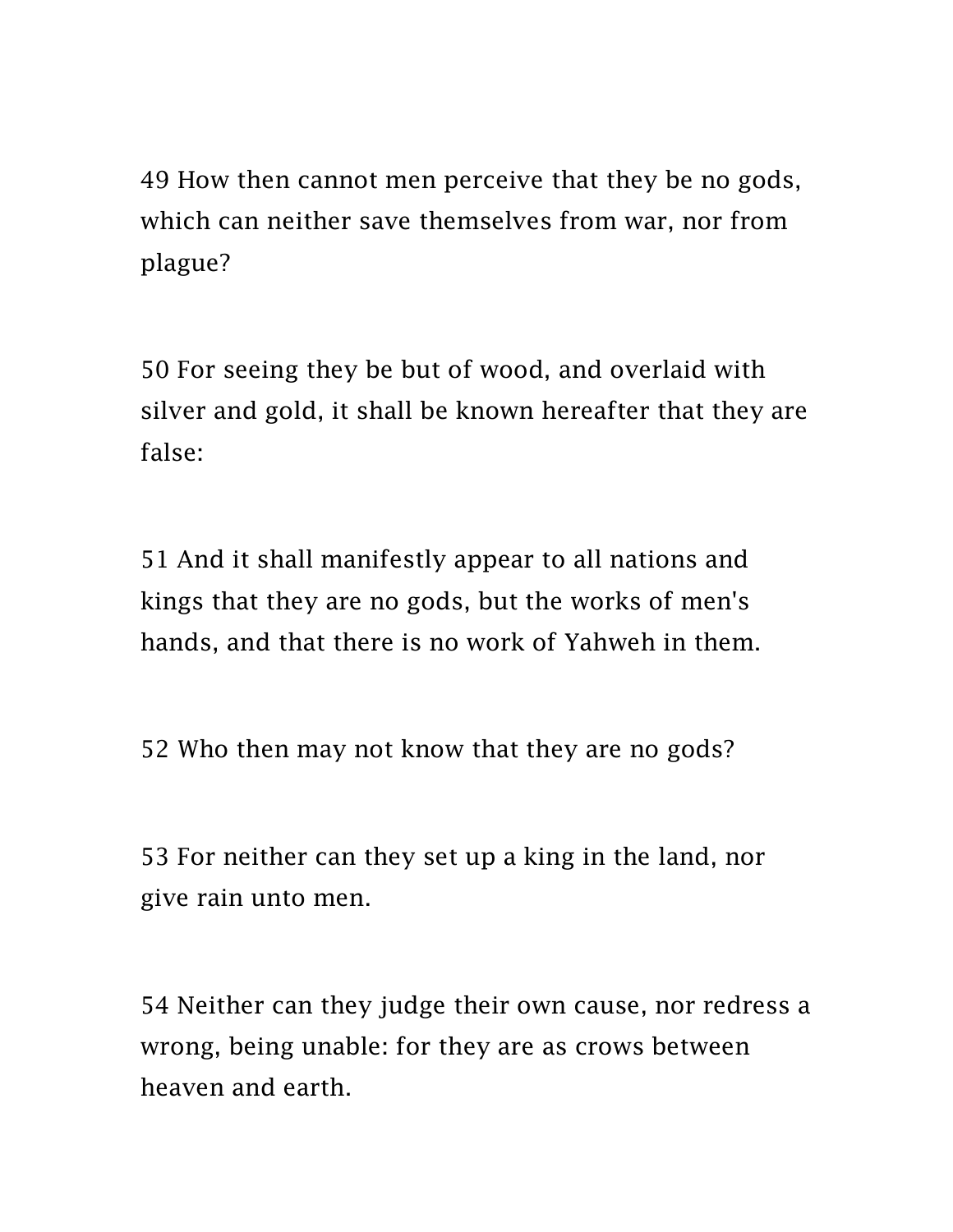55 Whereupon when fire falleth upon the house of Elohim of wood, or laid over with gold or silver, their priests will flee away, and escape; but they themselves shall be burned asunder like beams.

56 Moreover they cannot withstand any king or enemies: how can it then be thought or said that they be gods?

57 Neither are those Elohim of wood, and laid over with silver or gold, able to escape either from thieves or robbers.

58 Whose gold, and silver, and garments wherewith they are clothed, they that are strong take, and go away withal: neither are they able to help themselves.

59 Therefore it is better to be a king that sheweth his power, or else a profitable vessel in an house, which the owner shall have use of, than such false gods; or to be a door in an house, to keep such things therein, than such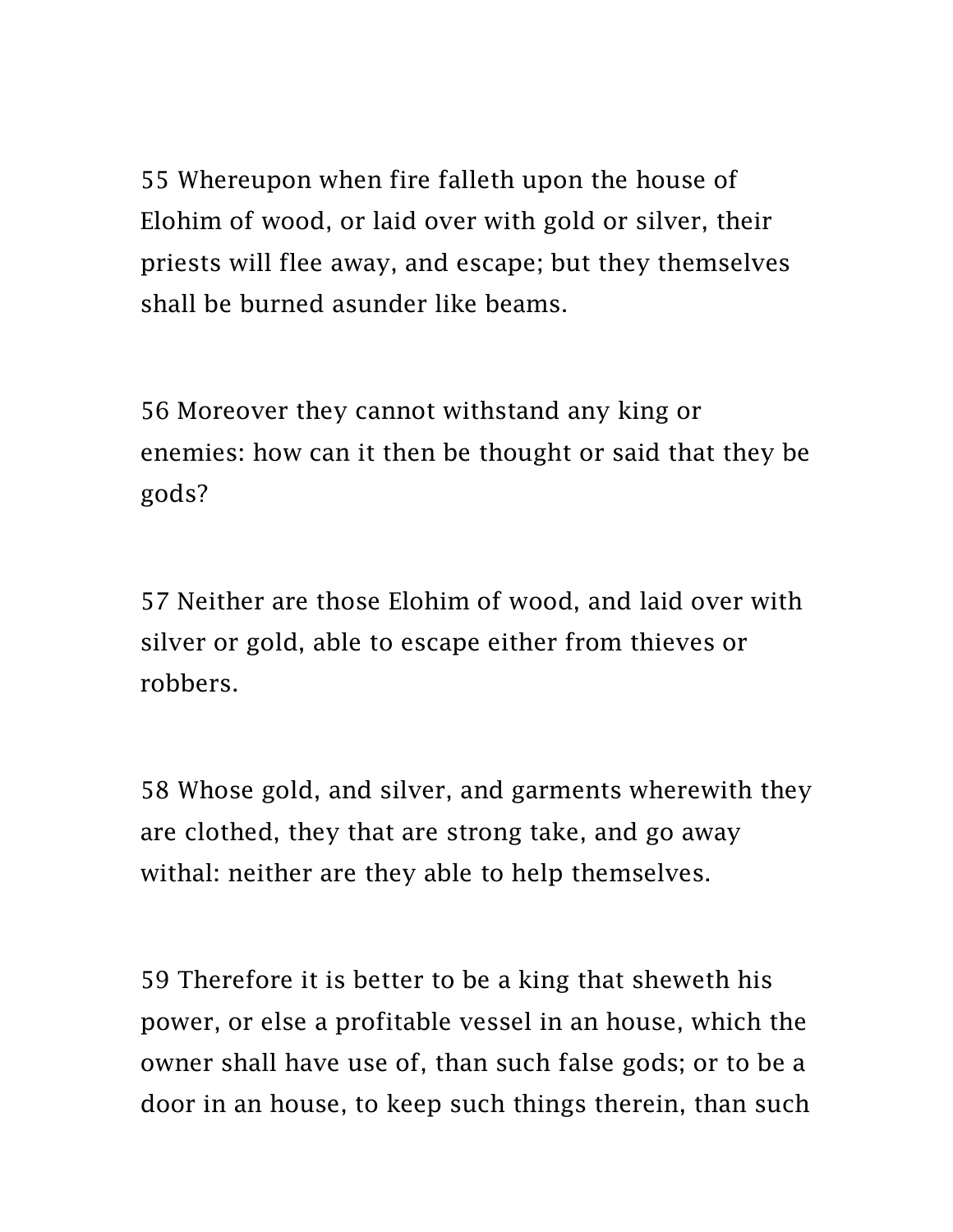false gods; or a pillar of wood in a palace, than such false gods.

60 For sun, moon, and stars, being bright and sent to do their offices, are obedient.

61 In like manner the lightning when it breaketh forth is easy to be seen; and after the same manner the wind bloweth in every country.

62 And when Yahweh commandeth the clouds to go over the whole world, they do as they are bidden.

63 And the fire sent from above to consume hills and woods doeth as it is commanded: but these are like unto them neither in shew nor power.

64 Wherefore it is neither to be supposed nor said that they are gods, seeing, they are able neither to judge causes, nor to do good unto men.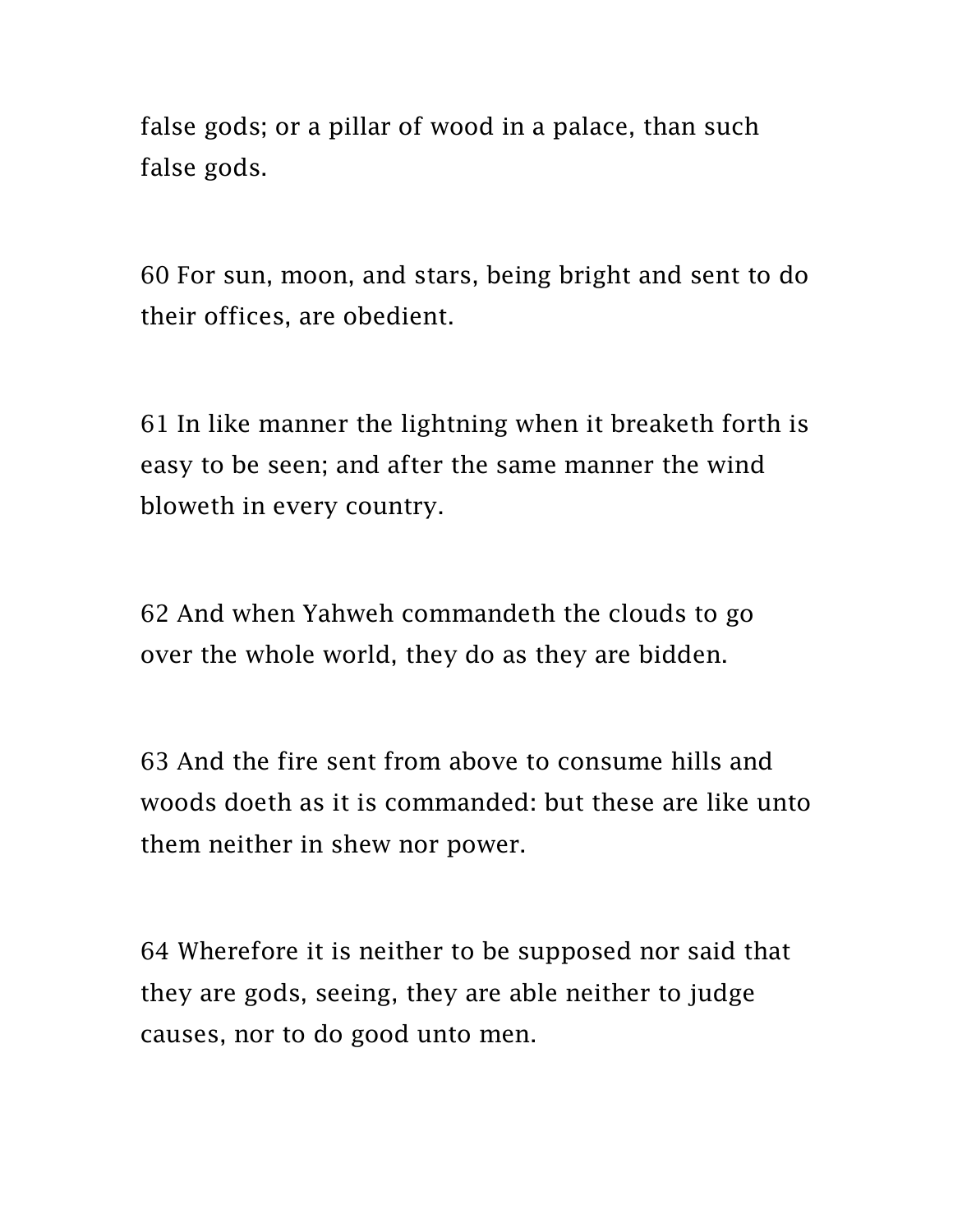65 Knowing therefore that they are no gods, fear them not,

66 For they can neither curse nor bless kings:

67 Neither can they shew signs in the heavens among the heathen, nor shine as the sun, nor give light as the moon.

68 The beasts are better than they: for they can get under a cover and help themselves.

69 It is then by no means manifest unto us that they are gods: therefore fear them not.

70 For as a scarecrow in a garden of cucumbers keepeth nothing: so are their Elohim of wood, and laid over with silver and gold.

71 And likewise their Elohim of wood, and laid over with silver and gold, are like to a white thorn in an